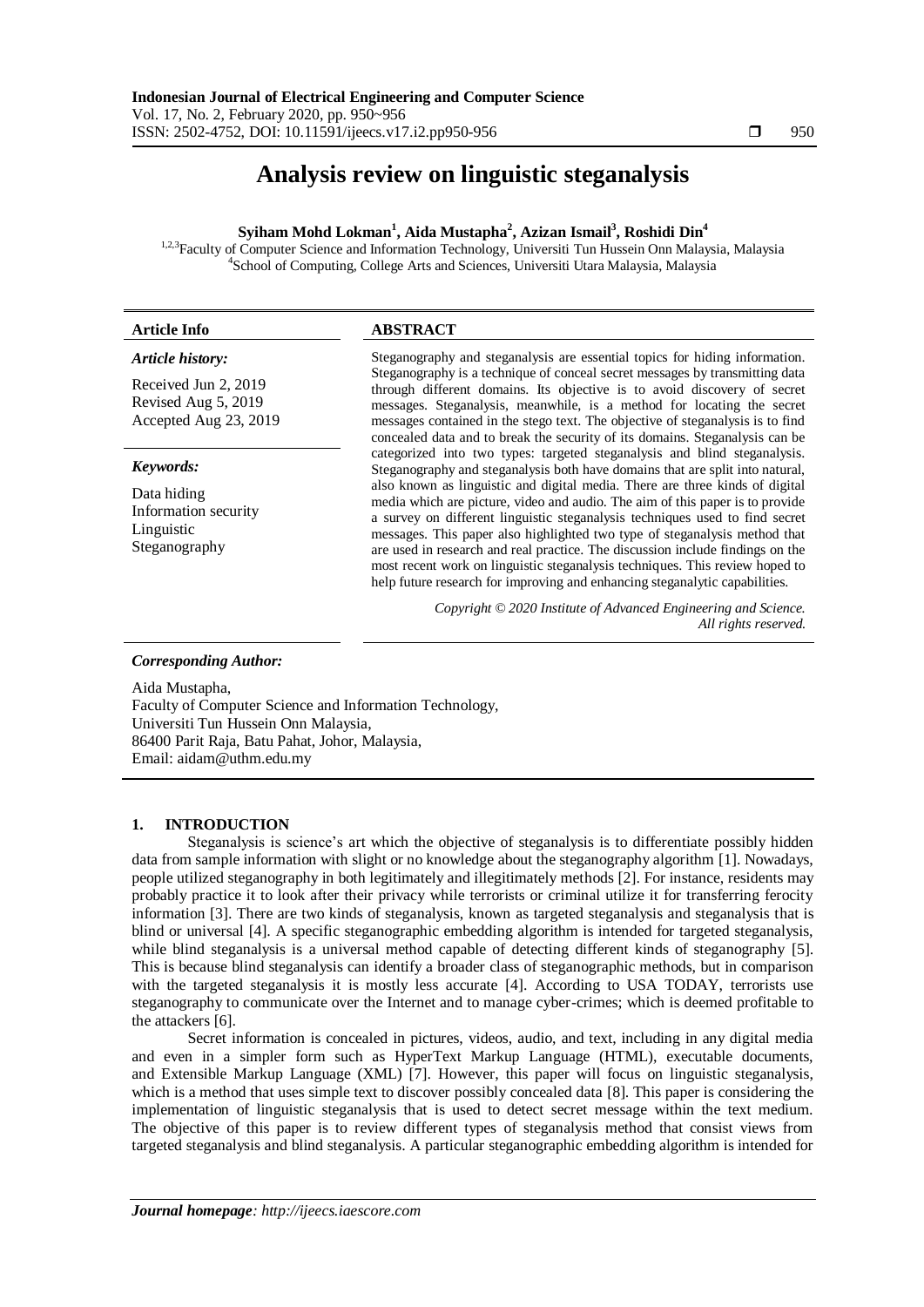targeted stegan analysis, while blind steganalysis is a universal method capable of detecting different kinds of steganography [9].

## **2. TARGETED STEGANALYSIS**

To attack an exact type of steganography algorithm, targeted steganalysis, also known as specific steganalysis, is introduced. If integrated with a recognized algorithm, the steganalyst is aware of the embedding techniques and statistical trends of the stego text. This method of attack is very effective when the known embedding techniques are tested on text, but it may fail exponentially if the steganalyst does not understand the algorithm used to embed the information. The basic model of linguistic steganography and steganalysis model is shown in Figure 1.



Figure 1. Basic model of linguistic steganography and linguistic steganalysis [10]

Based on the figure, if a steganalyst is alerted of the steganographic method, then the steganalyst must outline a steganalysis method that is capable of distinguishing concealed messages inserted with their steganography method only. The targeted or specific steganalysis plans utilize full information of a specific (targeted) steganographic algorithm and are created particularly to discover such a plan [11]. They are more consistent with enhanced execution in discovery than the universal plans [12]. Thus, numerous targeted steganalysis methods are considered as active as they evaluate the inserted message size.

There are a number of methods commonly used for targeted steganalysis in textual domain, such as distribution of space characters, distribution of first letters of words, font format, context information, source feature and immune mechanism, natural language watermarking, character substitution, evolution algorithm, and synonym frequency. Table 1 shows review categories in steganalysis.

| Table 1. Categories of Steganalysis |                                             |  |  |
|-------------------------------------|---------------------------------------------|--|--|
| Type                                | <b>Schemes</b>                              |  |  |
| Targeted Steganalysis               | Distribution of space characters [13]       |  |  |
|                                     | Distribution of first letters of words [14] |  |  |
|                                     | Font format [15]                            |  |  |
|                                     | Context information [16]                    |  |  |
|                                     | Natural language watermarking [17]          |  |  |
|                                     | Character substitution [18]                 |  |  |
|                                     | Synonym frequency [12]                      |  |  |
|                                     | Evolution algorithm [19]                    |  |  |
|                                     | Source feature and immune mechanism [20]    |  |  |
| <b>Blind Steganalysis</b>           | [21]                                        |  |  |

## **3. TARGETED STEGANALYSIS METHOD**

## **3.1 Distribution of Space Characters**

In 2006, Sui Xi and Luo Hui suggested a technique of steganalysis based on space character distribution [13, 22, 23]. They are studying the space-steganography used in text papers. Steganalysis method detects stego-texts by varying statistical features between stego-texts and natural texts [24]. In the experiment, 10 natural texts are chosen and 5 stego-texts embedded by open space. Then their probabilities of p1 and p2 is calculated. From experiment, it indicates that p1 of every 10 natural texts is smaller than ∆1 and p2 smaller than ∆2. Meanwhile for 5 stego-texts, the p1 is larger than ∆1 and p2 larger than ∆2 [25, 26].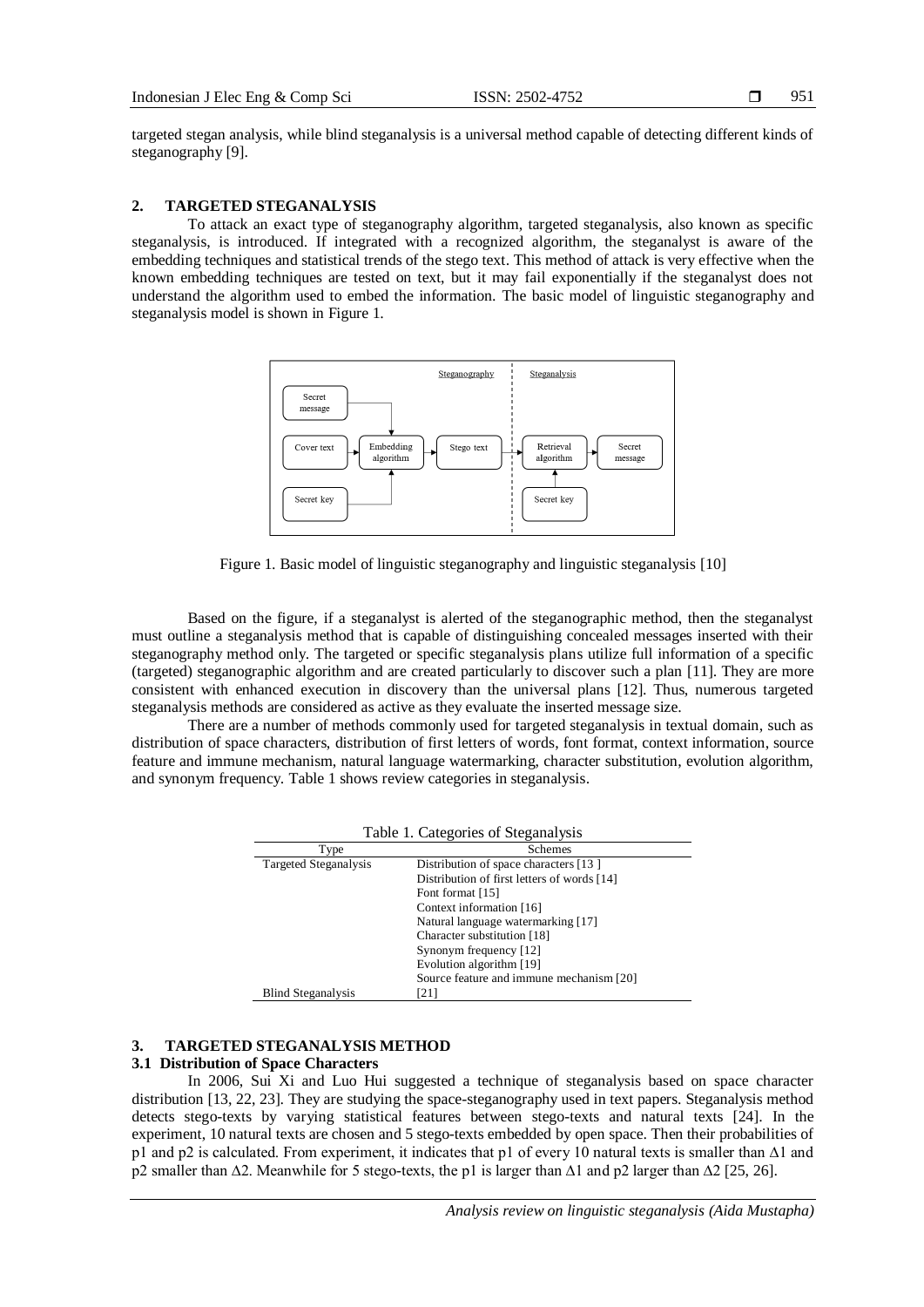## **3.2 Distribution of First Letters of Words**

Introduced a technique of steganalysis based on the allocation from English texts of first letters of phrases [14]. The method of steganalysis separates stego-texts and natural texts by statistical features. According this research, the assessment arbitrarily took 24 natural texts and then calculated the similarity parameters between the allocation of probabilities of first letters of words from the texts and the allocation of references [27, 28]. Next, 8 texts documents from natural text were arbitrarily picked and implanted with certain messages by utilizing the semantic algorithm [29, 30]. The similarity coefficients are then computed. From the test, natural text similarity coefficients are shown to be really small, with most of them being lower than 0.7, and the average value being only 0.6738. However, the similarity coefficients of stego-texts are very big and their average value is 0.8095, significantly higher than natural texts [14, 31].

## **3.3 Font Format**

New algorithm for font format in text steganalysis was defined by [15]. It utilizes SVM to interpret the vector trait of font features to detect the presence of hidden information and then evaluate the length of the hidden information as stated by the font attribute value variants [32, 33]. The algorithm acquires a high level of accuracy in determining whether or not concealed information are available in font format steganography in ordered papers [18, 19, 31]. It is shown in the result of the experiment.

## **3.4 Context Information**

This paper [16], evaluate one type of text steganography that uses synonymous substitution. Using context data, they attempt to differentiate between altered articles and original articles. The final decision taken by a classifier of the SVM (support vector machine) leads by assessment of suitability of words for their context, and then the suitability sequence of words. In the following to balance prevalent and rare phrases, IDF (inverse document frequency) is used to measure the suitability of phrases. With the assistance of Google, this system is assessed on the web rather than in a specific corpus. Experimental findings indicate 90.0 percent of classification precision.

## **3.5 Natural Language Watermarking**

In 2008, [17] suggested synonymous replacement steganalysis based on watermarking in the natural language. The suggested method attempts to distinguish using context information between watermarked articles and unwatermarked articles [34]. For final determination of an SVM (support vector machine) classifier, it is shown the assessment of the reasonableness of phrases of the context and then the appropriate word arrangement. Inverse document frequency (IDF) is utilized to adjust periodic and unusual phrases to weigh the suitability of phrases with particular end goals. Using Google, this evaluation plan is on the internet rather than in a particular corpus. Experimental findings indicate accuracy of 90.0%, precision of 86.8% and recall rate of 82.5% [17].

#### **3.6 Character Substitution**

In order to detect concealed data using character substitution in texts, a modern technique of steganalysis is suggested. This is achieved by utilizing Support Vector Machine (SVM) to classify the distinctive input of the vector into SVM. Building a correct characteristic vector is the most significant phase of this detection algorithm. Under the precondition of uniform distribution of hidden bits to be encoded, the allocation of the characters used to hide data after the steganographic process has changed, so that the ratio of unusual characters to ordinary characters is dissimilar in cover texts and stego texts [18].

#### **3.7 Synonym Frequency**

A linguistic steganalysis method is suggested to identify synonymous steganography based on replacement that embeds concealed message into a text by replacing words with synonyms First, attribute pairs of synonyms are provided in order to reflect their position in an ordered set of synonyms in descending frequency order and the quantity of their synonyms. As a result of synonymous replacements, the number of pairs of high frequency attributes can be reduced while the number of pairs of low frequency attributes would be increased [12].

#### **3.8 Evolution Algorithm**

In 2012, [19] presented a steganalysis technique utilizing evolution algorithm approach. The study introduces another method of steganalysis, based on the Java Genetic Algorithms Package (JGAP) evolution algorithm approach, to recognize concealed texts in text steganalysis called the Evolution Detection Steganalysis System (EDSS). The result of the EDSS can be split into two groups in terms of fitness values that are great fitness and bad fitness [19].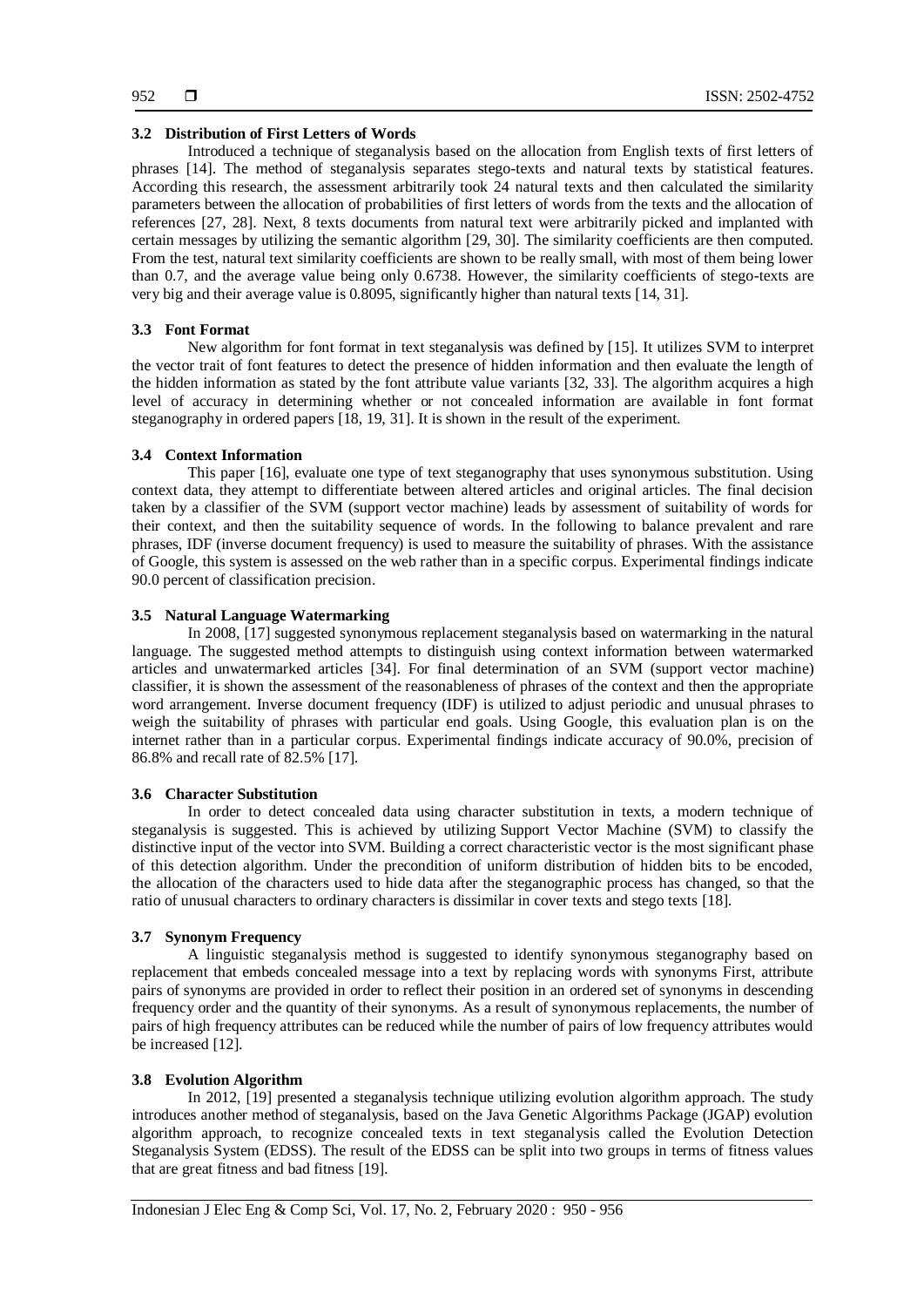953

## **3.9 Source Feature and Immune Mechanism**

Another natural language detection algorithm was suggested by [20] relying on evaluating text features. The computer program has different characteristics of elements, including good couriers of text characteristics, and then, by searching for feature modifications, the hidden text is subdivided into Success-Stego-Text (SST) and False-Stego Text (FST) correspondingly, after the feature extraction has been arranged, the respective detector, so that the identification algorithm in the text is usually brief. Tests indicate that when the length of the text film reaches 3 K, both SR and NR exceed 95%, and consistency is greater [20].

## **4. BLIND STEGANALYSIS**

Nobody knows the steganographic algorithm in blind steganalysis. Therefore, the designing of detector not relies upon on steganographic algorithm [21, 35]. Blind steganalysis is broadly used compared to the specific one because it is not relied upon steganographic algorithm[36]. Differentiate cover text from stego text is the main step in analyzing steganography. Analyzing text characteristics and searching abnormalities proof also included. The inserting operation will change the content of text and from normal text characteristics, it produces deviations. The step is therefore sensible and the most fundamental level of blind steganalysis is this evaluation [11].

Blind steganalysis stage can be extended to a better range called multi-class steganalysis. Multi-class steganalysis is essentially the same as the basic level if evaluated from a practical perspective. The distinction, however, is that multi-class steganalysis can differentiate the text into more groups of various kinds of stego text generated by various inserting methods. Consequently, the task of multi-class steganalysis is to trace the embedding algorithm used to generate a given stego text or interpret it as a cover text if no insertion is applied to it. There are two phases in blind steganalysis which known as feature extraction and classification [11], as shown in Figure 2.



Figure 2. Standard blind steganalysis phases [37]

In paper [38] provided a technique capable of blindly distinguishing natural texts, machine translated texts and stego texts produced by steganography based on translation. This technique examined the features of the allocation of words in the same natural frequency area (NFZ).

## **5. COMPARATIVE ANALYSIS**

Linguistic steganalysis has its own implementation performance especially in statistical technique. Table 2 identified the advantages and disadvantages of linguistic steganalysis in the last decade. Based on Table 2, the advantages of techniques are seen through the high recall in first letters of words distribution technique [14] and anatomize variance of statistical features of stego text and natural text in distribution of space character techniques [25]. Next, the semantic technique which is introduced by [16] is simple and effective variants. Meanwhile, the syntactic technique proposed by [15] has lower noise in text and lower missed detection ratio. Finally, the machine learning technique by [19] can support the text based document while the technique by Licai Zhu in 2017 is more specific on source feature.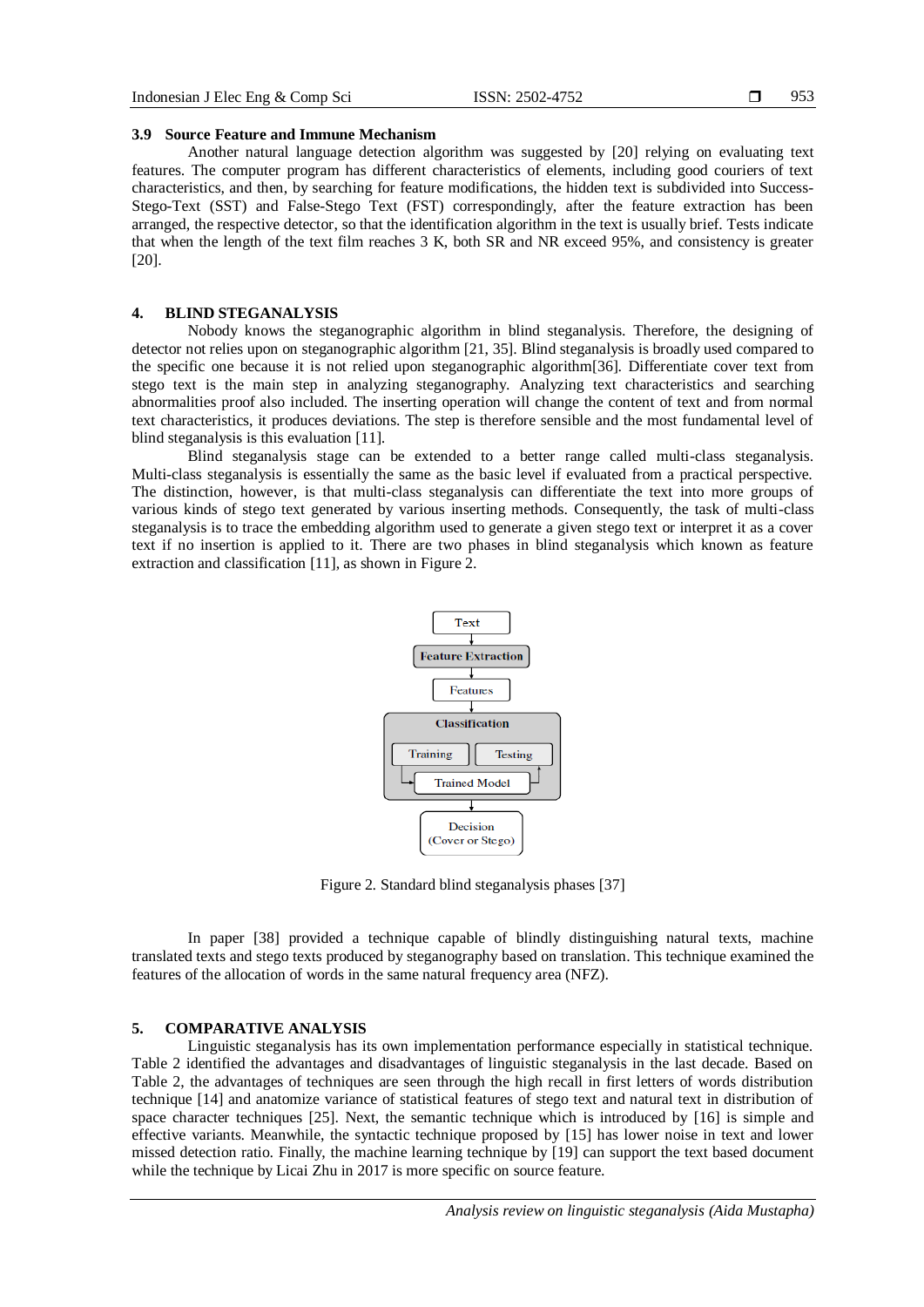| Table 2. Comparative Analysis |       |                                                                 |                                                                               |                              |  |
|-------------------------------|-------|-----------------------------------------------------------------|-------------------------------------------------------------------------------|------------------------------|--|
| No.                           | Years | Methods                                                         | Advantages                                                                    | Disadvantages                |  |
| 1                             | 2006  | Distribution of Space<br><b>Characters</b>                      | Anatomize variance of statistical features<br>of stego text and natural text  | Complex algorithm            |  |
| 2                             | 2006  | First letters of words<br>distribution                          | High recall and low error                                                     | Require much time            |  |
| 3                             | 2007  | Font format                                                     | Less hidden information, lower noise in<br>text, lower missed detection ratio | Require big dataset          |  |
| 4                             | 2008  | Context Information                                             | Simple and effective variants                                                 | Lack of vocabulary           |  |
| 5                             | 2009  | Natural Language<br>Watermarking                                | High accuracy, recall rate and precision                                      | Hard to gain similar synonym |  |
| 6                             | 2009  | Character substitution<br>using support vector<br>machine (SVM) | Can implement in hard copy and soft copy                                      | Only based on assumption     |  |
| 7                             | 2012  | Synonym frequency                                               | High speed in detecting                                                       | Complex                      |  |
| 8                             | 2012  | Evolution algorithm                                             | Use EA approach to support the text based<br>document                         | Complexity of computation    |  |
| 9                             | 2017  | Source features and<br>immune mechanism                         | More specific on source features                                              | Complex algorithm            |  |

The Figure 3 shows the disadvantages such as complex algorithm or complex computation that burden the linguistic steganalysis approach especially in distribution of space characters [25], evolution algorithm [19], as well as source features and immune mechanism [20].



Figure 3. Count of methods by disadvantages

The obvious concern in implementing linguistic steganalysis is the requirement of big dataset and the high processing time. This issue was caught in font format technique proposed by [15] and first letters of words distribution by [14]. Finally, lack of vocabulary also posed a disadvantage in linguistic steganalysis like context information technique in [21].

#### **6. CONCLUSION**

This paper interpreted linguistic steganalysis used in recent years between 2006 until 2017. It review some methods of linguistic steganalysis that consists of two categories that are targeted and blind steganalysis. In general, only one or two techniques proposed each year. However, there is no technique proposed in linguistic steganalysis between 2013 until 2016. Most researchers focused on image steganalysis but there is only a few doing research for linguistic steganalysis. Furthermore, the study demonstrates that the steganalysis method have their own strengths and weakness. The most noticeable concern for linguistic steganalysis is complex algorithm. Hopefully, this study might empower for future research and to grow better steganalysis devices that can add to better execution.

#### **ACKNOWLEDGEMENTS**

This research is supported by the Postgraduate Research Grant Scheme (GPPS) Vot H335 from Universiti Tun Hussein Onn Malaysia.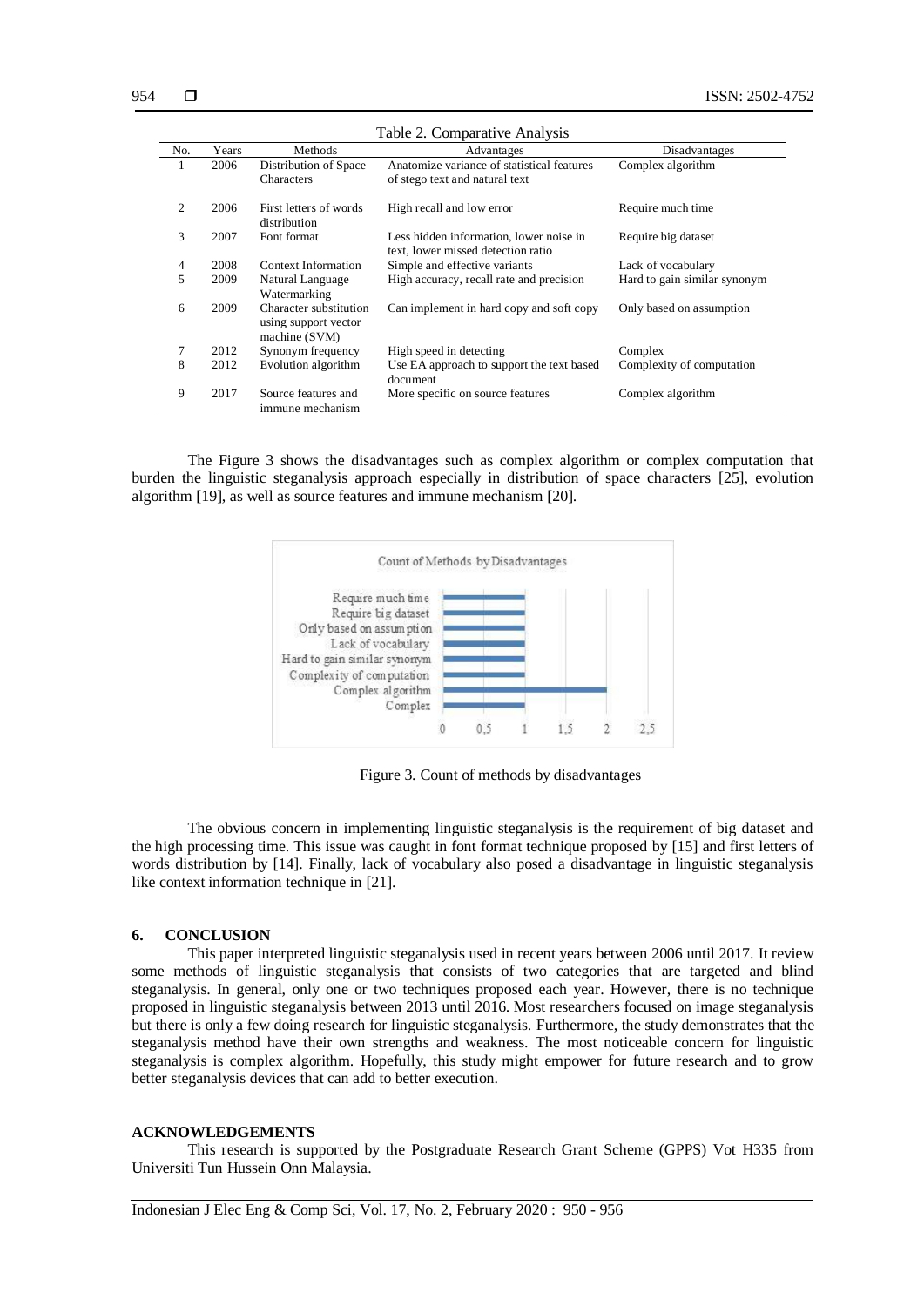#### **REFERENCES**

- [1] S. Xin, L. Hui, L. Z. Zhong, "*Steganalysis method based on the distribution of first letters of words*," International Conference on Intelligent Information Hiding and Multimedia Signal, 2006.
- [2] L. Xiang, X. Sun, G. Luo, C. Gan, "*Research on steganalysis for text steganography based on font format*," IEEE Third International Symposium on Information Assurance and Security, China, pp. 490-495, 2007.
- [3] S. Pramanik, R. Singh, R. Ghosh, "A new encrypted method in image steganography," *Indonesian Journal of Electrical Engineering and Computer Science (IJEECS)*, vol. 14(3), pp. 1412, 2019.
- [4] M. Warkentin, E. Bekkering. M. Schmidt, "Steganography: Forensic, security, and legal issues," *Journal of Digital Forensics, Security and Law*, 2008.
- [5] A. Hudson, "The sociology and psychology of terrorism: Who becomes a terrorist and why?," *Federal Research Division Library of Congress,* Available: https://fas.org/irp/threat/frd.html, 2009.
- [6] R. Chhikara, L. Singh, "A review on digital image steganalysis techniques categorised by features extracted," *Journal of Engineering and Innovative Technology (IJEIT)*, vol. 3(4), pp. 203-213, 2013.
- [7] X. Luo, D. Wang, P. Wang, F. Liu, "A review on blind detection for image steganography," *Signal Processing*, vol. 88(9), pp. 2138-2157, 2008.
- [8] B. Li, J. He, J. Huang, Q. S. Yun, "A survey on image steganography and steganalysis," *Journal of Information Hiding and Multimedia Signal Processing*, vol. 2(22), pp. 142-172, 2011.
- [9] F. Z. Mansor, A. Mustapha, R. Din, A. Abas, S. Utama, "An antonym substitution-based model on linguistic steganography method," *Indonesian Journal of Electrical Engineering and Computer Science (IJEECS)*, vol. 12(1), pp. 225, 2018.
- [10] C. Chang, S. Clark, "Practical linguistic steganography using contextual synonym substitution and a novel vertex coding method," *Computational Linguistics*, vol. 40(2), pp. 403-448, 2014.
- [11] N. Meghanathan, L. Nayak, "Steganalysis algorithms for detecting the hidden information in image, audio and video cover media," *International Journal of Network Security & Its Application*, vol. 2(1), pp. 44-55, 2010.
- [12] H. Ge, M. Huang, Q. Wang, "*Steganography and steganalysis based on digital image*," 4th IEEE International Congress on Image and Signal Processing, China, 2011.
- [13] I. Cox, M. Miller, J. Bloom, J. Fridrich, T. Kalker, "Digital watermarking and steganography," *Morgan Kaufmann Publishers*, 2008.
- [14] L. Xiang, S. Sun, G. Luo, B. Xia, "Linguistic steganalysis using the features derived from synonym frequency," *Multimedia Tools and Applications*, vol. 71(3), pp. 1893-1911, 2012.
- [15] K. Sakthisudhan, P. Prabhu, P. Thangaraj, C. Marimuthu, "*Dual steganography approach for secure data communication*," Procedia Engineering, vol. 38, pp. 412-417, 2012.
- [16] Z. Yu, L. Huang, Z. Chen, L. Li, X. Zhao, Y. Zhu, "*Detection of synonym-substitution modified articles using context information*," IEEE Second International Conference on Future Generation Communication and Networking. China, pp. 134-139, 2008.
- [17] Z. Yu, L. Huang, Z. Chen, L. Li, X. Zhao, Y. Zhu, "Steganalysis of synonym-substitution based natural language watermarking," *International Journal of Multimedia and Ubiquitous Engineering*, vol. 4(2), pp. 21-34, 2009.
- [18] X. Zhao, L. Huang, L. Li, W. Yang, Z. Chen, Z. Yu, "Steganalysis on character substitution using support vector machine," *IEEE Second International Workshop on Knowledge Discovery and Data Mining*, Retrieved from https://doi:10.1109/wkdd.2009.105, 2009.
- [19] R. Din, M. A. Samsudin, T. Muda, P. Lertkrai, A. Amphawan, "Fitness value based evolution algorithm approach for text steganalysis model," *International Journal of Mathematical Models and Methods in Applied Sciences*, vol. 7(5), pp. 551-558, 2013.
- [20] L. Zhu, "Linguistic steganalysis approach base on source features of text and immune mechanism," *Computer and Information Science*, vol. 10(4), pp. 60, 2017.
- [21] J. Lenti, "Steganographic methods," *Periodica Polytechnica Ser El Eng*, vol. 44(3-4), pp. 249-258, 2000.
- [22] J. Aparna, S. Ayyappan, "*Image watermarking using diffie hellman key exchange algorithm*," Procedia Computer Science, vol. 46, pp. 1684-1691, 2015.
- [23] D. Walia, P. Jain, Navdeep, "An analysis of LSB & DCT based steganography," *Global Journal of Computer Science and Technology*, vol. 10(1), pp. 4-8, 2010.
- [24] C. Jensen, "Fingerprinting text in logical markup languages," *Springer*, Berlin, Heidelberg, Retrieved from https://link.springer.com/chapter/10.1007/3-540-45439-X\_30, 2001.
- [25] S. Guang, "*Steganalysis method based on the distribution of space characters*," IEEE International Conference on Communications, Circuits and Systems, pp. 54-56, 2006.
- [26] E. El-Kwae, "New approach for hiding multimedia information in text. electronic imaging," *Society of Photo-Optical Instrumentation Engineers (SPIE)*, Retrieved from https://doi.org/10.1117/12.465269, 2002.
- [27] J. Zhou, Z. Yang, X. Niu, Y. Yang, "Research on the detecting algorithm of text document information hiding," *Journal on Communications*, vol. 25(12), pp. 97-101, 2004.
- [28] G. Luo, X. Sun, Y. Liu, "Research on steganalysis of stegotext based on noise detecting," *Journal of Hunan University (Natural Sciences)*, vol. 32(6), pp. 181-184, 2005.
- [29] S. Xin, L. Hui, L. Z. Zhong, "*Steganalysis method based on the distribution of first letters of words*," International Conference on Intelligent Information Hiding and Multimedia Signal, 2006.
- [30] J. Brassil, S. Low, N. Maxemchuk, "*Copyright protection for the electronic distribution of text documents*," Proceedings of the IEEE, vol. 87(7), pp. 1181-1196, 1999.
- [31] M. Taskiran, U. Topkara, M. J. Topkara, E. Delp, "Attacks on lexical natural language steganography systems," *SPIE, Security, Steganography, and Watermarking of Multimedia Contents VIII*, Indiana, pp. 97-105, 2006.